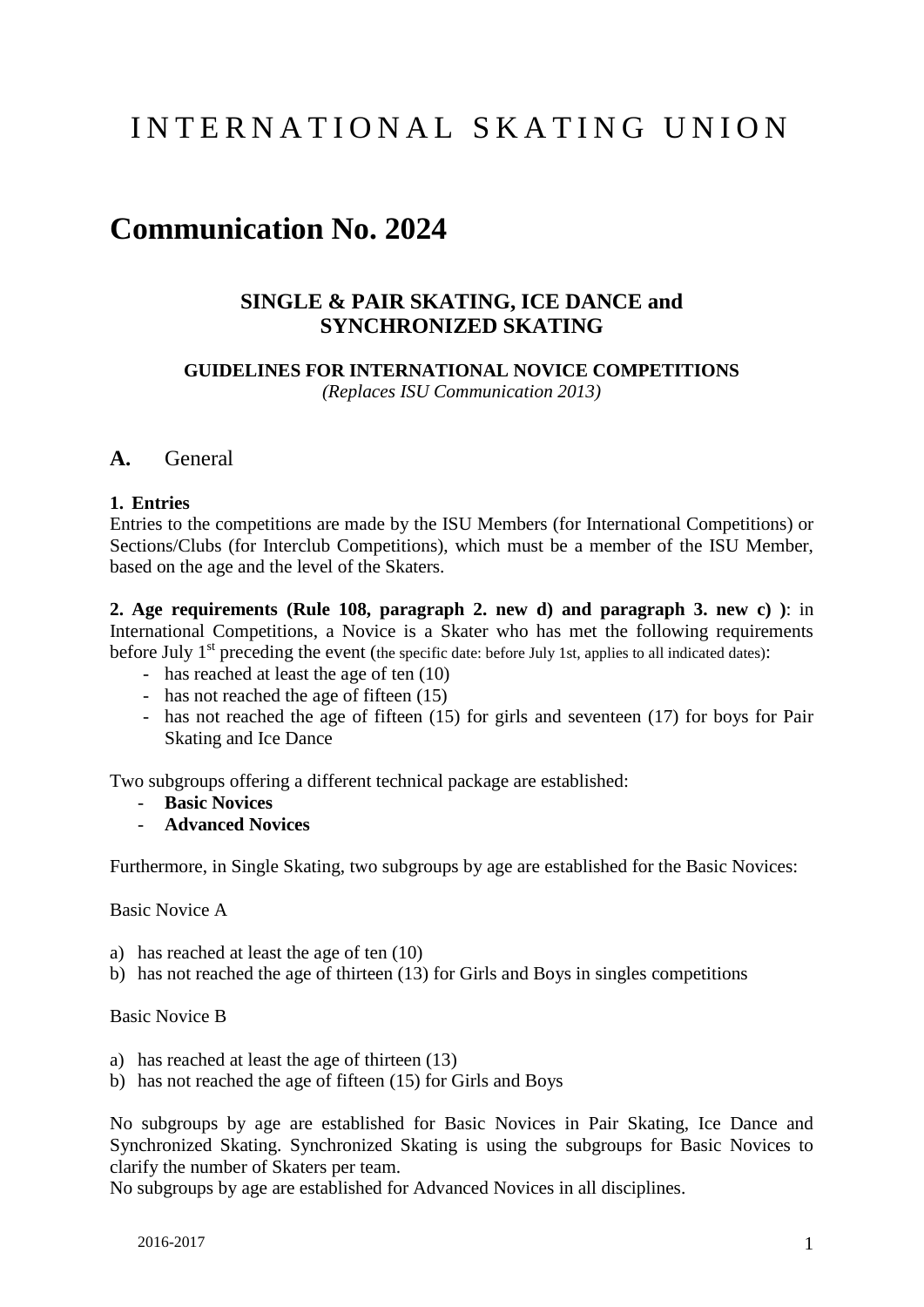# **3. Deductions for Interruption(s)** in performing the program **for ALL Novice categories**:

For every Interruption of:

| - more than 10 seconds up to 20 seconds:                | $-0.5$ |
|---------------------------------------------------------|--------|
| - more than 20 seconds up to 30 seconds:                | $-1.0$ |
| - more than 30 seconds up to 40 seconds:                | $-1.5$ |
| - more than 40 seconds by one or several Skaters (SyS): | $-2.0$ |

- Interruption of the program with allowance of up to three (3) minutes to resume from the point of interruption: **- 2.5** per program

As the values of those deductions are not the standard ones provided by Rules 353, paragraph 1.n) and 843, paragraph 1.n), the Referee must give specific instructions to the system operator and check the correct input in each instance.

## **4. Deductions for Falls\* for Novice**

- per fall: 0.5 one Skater only Singles, Pairs, Ice Dance, SyS
- per fall: 1.0 both Skaters Pairs and Ice Dance
- per fall: 1.0 more than one Skater Synchronized Skating

\* A Fall is defined as loss of control by a Skater with the result that the majority of his/her own body weight is on the ice supported by any other part of the body other than the blades e.g. hand(s), knee(s), buttock(s), or any part of the arm (Rule 503, para 1).

## **5. Officials**:

- a) ISU Rules 420 and 971 on the composition of panel of Officials apply, except for the international qualification of the Officials. In each event there should be at least one (1) Judge and one (1) member of the Technical Panel acting with an international qualification.
- b) The same ISU Rules regarding judging, refereeing and the work of the Technical Panel apply as in Junior and Senior International Competitions.
- c) Rules 433 and 923, paragraphs 1 and 2 regarding the Report of the Referee and the Report of the Technical Controller apply.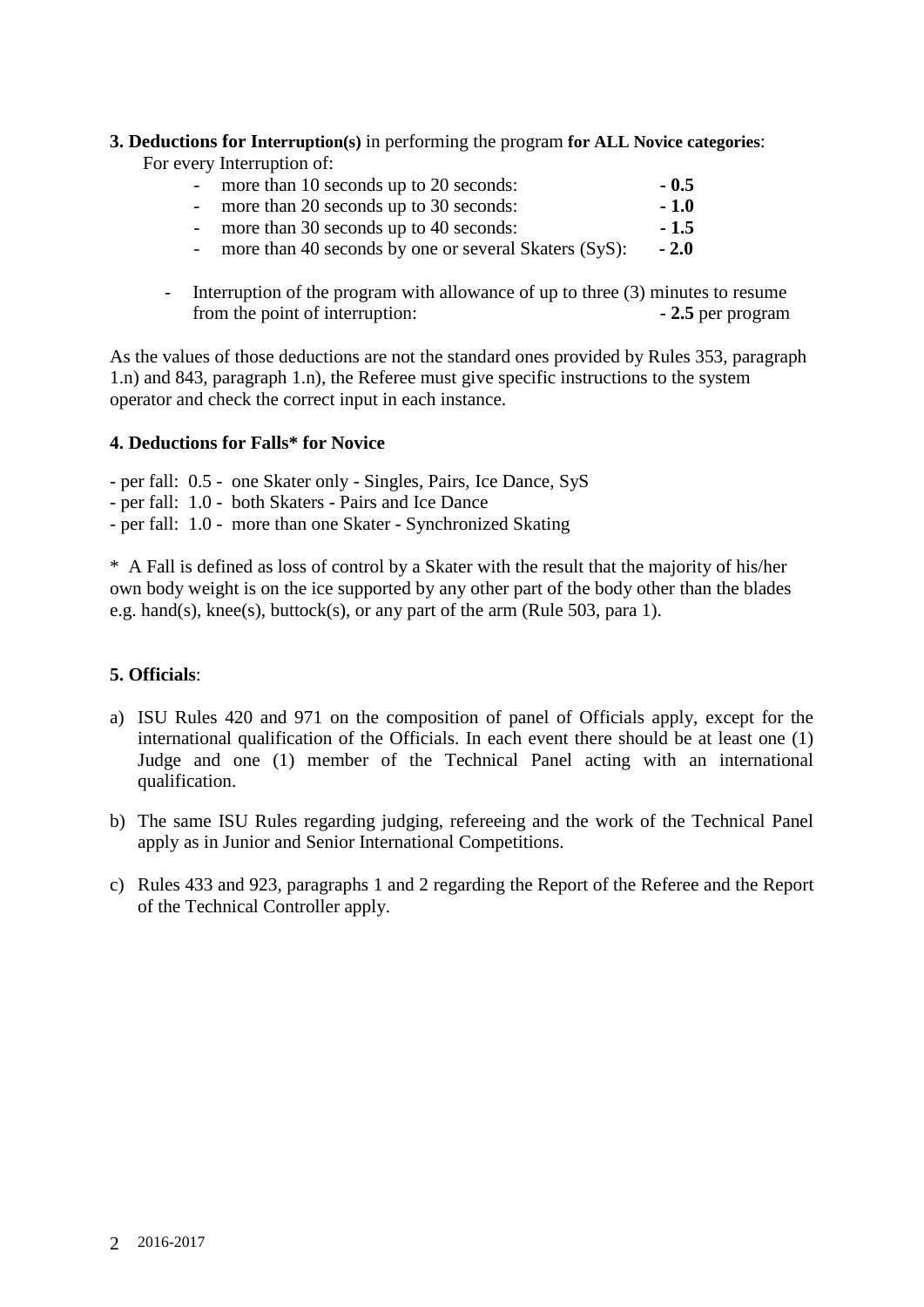## **B. SINGLE & PAIR SKATING**

## **1. General Requirements for Novice competitions Single and Pair Skating**

Segments of events to be skated in Novice Single and Pair Skating competitions:

| a) | Single Skating events shall consist of          |                                               |                                                                |  |
|----|-------------------------------------------------|-----------------------------------------------|----------------------------------------------------------------|--|
|    | younger subgroup (Group A) Basic Novice<br>∗    |                                               | Free Skating only                                              |  |
|    | older subgroup (Group B) Basic Novice<br>$\ast$ |                                               | Free Skating only                                              |  |
|    | <b>Advanced Novices</b><br>∗                    |                                               | <b>Short Program and Free Skating</b>                          |  |
|    | b) Pair Skating events shall consist of         |                                               |                                                                |  |
|    | Basic Novice (one group)<br>∗                   | Free Skating only                             |                                                                |  |
|    | <b>Advanced Novices</b><br>∗                    | <b>Short Program and Free Skating</b>         |                                                                |  |
| C) | Duration of the Programs:                       |                                               |                                                                |  |
|    | <b>Single Skating</b>                           |                                               |                                                                |  |
|    | Basic Novice subgroup A                         | Free Skating 2:30 min, $+/- 10$ sec.          |                                                                |  |
|    | Basic Novice subgroup B                         | Free Skating $3:00$ min, $\frac{+}{-}10$ sec. |                                                                |  |
|    | <b>Advanced Novice</b>                          | Short Program $2:20$ min, $+/-10$ sec.        |                                                                |  |
|    |                                                 |                                               | Free Skating $3:00 \text{ min}, +/-10 \text{ sec}$ . for girls |  |
|    |                                                 |                                               | Free Skating 3:30 min, $+/- 10$ sec. for boys                  |  |
|    | <b>Pair Skating</b>                             |                                               |                                                                |  |
|    | <b>Basic Novice</b>                             | Free Skating $3:00$ min, $+/-10$ sec.         |                                                                |  |
|    | <b>Advanced Novice</b>                          | Short Program $2:20$ min, $+/-10$ sec.        |                                                                |  |
|    |                                                 | Free Skating $3:30$ min, $+/-10$ sec.         |                                                                |  |
|    | d) Various                                      |                                               |                                                                |  |

- Singles Girls and Boys for all Novice Divisions warm-up groups can be maximum up to eight (8) Skaters.
- There will be no Bonus for difficult elements performed in the second half of the Short and Free Programs for all Novice Divisions Singles and Pair Skating.
- If an extra jump(s) is executed, only the individual jump(s) which is not according to requirements will have no value. The jumps are considered in the order of execution.

## **2. Technical Requirements for Novice competitions Single Skating**

## *2.1 Single Skating Basic Novice A* **- Girls and Boys (younger subgroup)**

#### **A well balanced Free Skating program for Singles A must contain:**

a) Maximum of 4 jump elements for Girls and Boys one of which must be an Axel type jump. There may be up to two (2) jump combinations or sequences. Jump combinations can contain only two (2) jumps. A jump sequence can contain any number of jumps, but only two most difficult jumps will be counted.

Triple jumps are not permitted. Any single and double jump (including Double Axel) cannot be executed more than twice in total.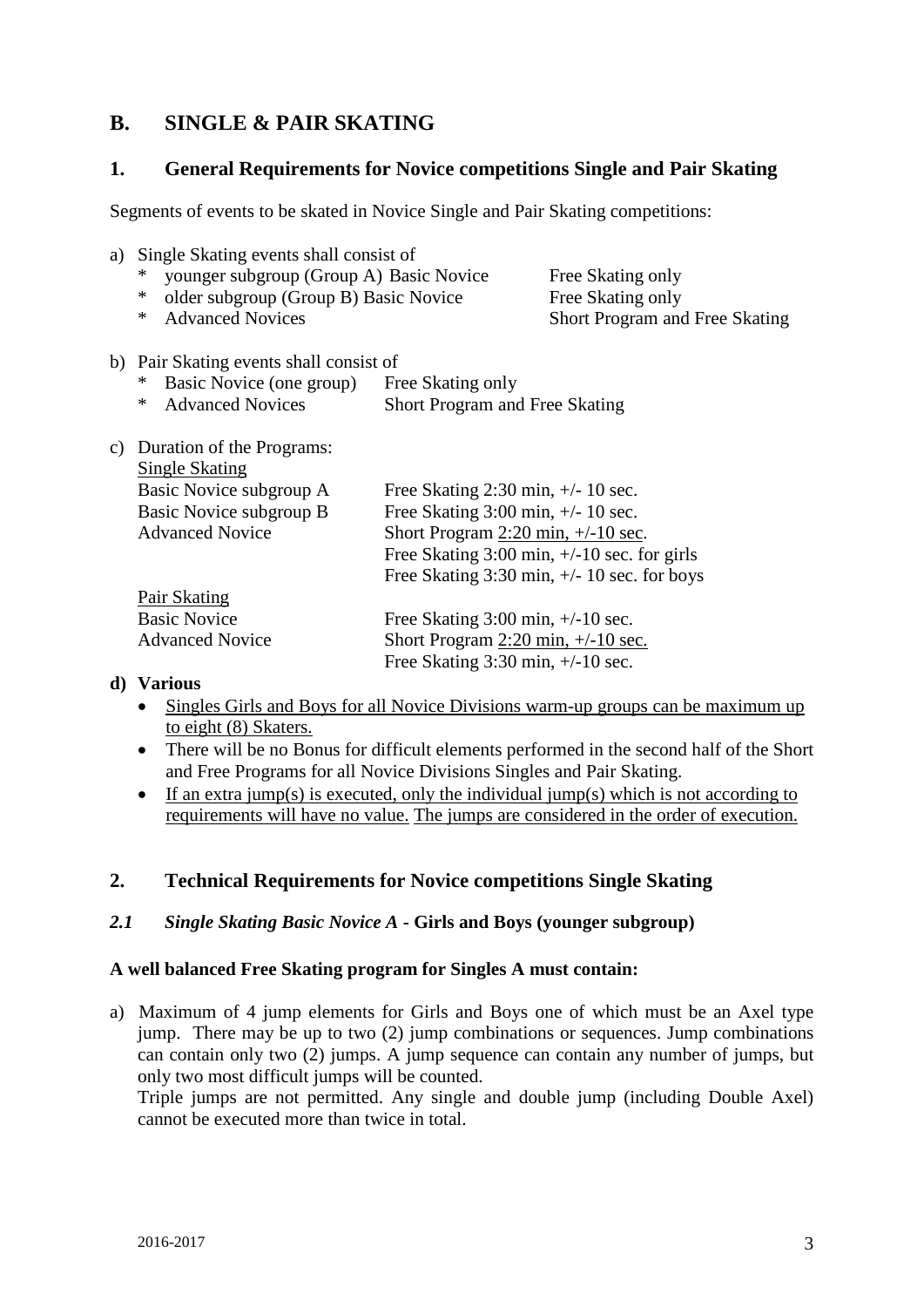- b) There must be a maximum of two (2) spins of a different nature (abbreviation), one of which must be a spin combination and one must be a spin with no change of position. The spin combination with a change of foot and a minimum of eight (8) revolutions or without a change of foot with a minimum of six (6) revolutions. The spin in one position with a change of foot minimum of eight (8) revolutions or spin in one position without change of foot minimum of six (6) revolutions. In both spins flying entries are allowed.
- c) There must be one (1) step sequence fully utilizing the ice surface.

The Program Components are only judged in

- Skating Skills
- Performance

The Factor of the Program Components is 2.5.

#### **Levels explanations:**

For Basic Novice A Singles, in all elements that are subject to Levels, only features up to Level 2 will be counted. Any additional features will not count for Level requirements and will be ignored by the Technical Panel.

## *2.2. Single Skating Basic Novice B* **- Girls and Boys (older subgroup)**

#### **A well balanced Free Skating program for Singles B boys and girls must contain:**

- a) Maximum of 5 jump elements for Girls and 6 jump elements for Boys one of which must be an Axel type jump. There may be up to two (2) jump combinations or sequences. A jump combination can contain only two (2) jumps. A jump sequence can contain any number of jumps, but only two most difficult jumps will be counted. Only two (2) jumps with two and a half (2 1/2) or more revolutions can be repeated either in a jump combination or in a jump sequence. Any single, double (including Double Axel) or triple jumps cannot be executed more than twice in total.
- b) There must be a maximum of two (2) spins of a different nature (abbreviation), one of which must be a spin combination and one must be a spin with no change of position. The spin combination with a change of foot and a minimum of eight (8) revolutions or without a change of foot with a minimum of six (6) revolutions. The spin in one position with a change of foot minimum of eight (8) revolutions or spin in one position without change of foot minimum of six (6) revolutions. In both spins flying entries are allowed.
- c) There must be one (1) step sequence fully utilizing the ice surface.

#### The Program Components are only judged in

- Skating Skills
- Performance
- Interpretation

#### The Factor of the Program Components is

- for boys 2.0
- $-$  for girls  $1.7$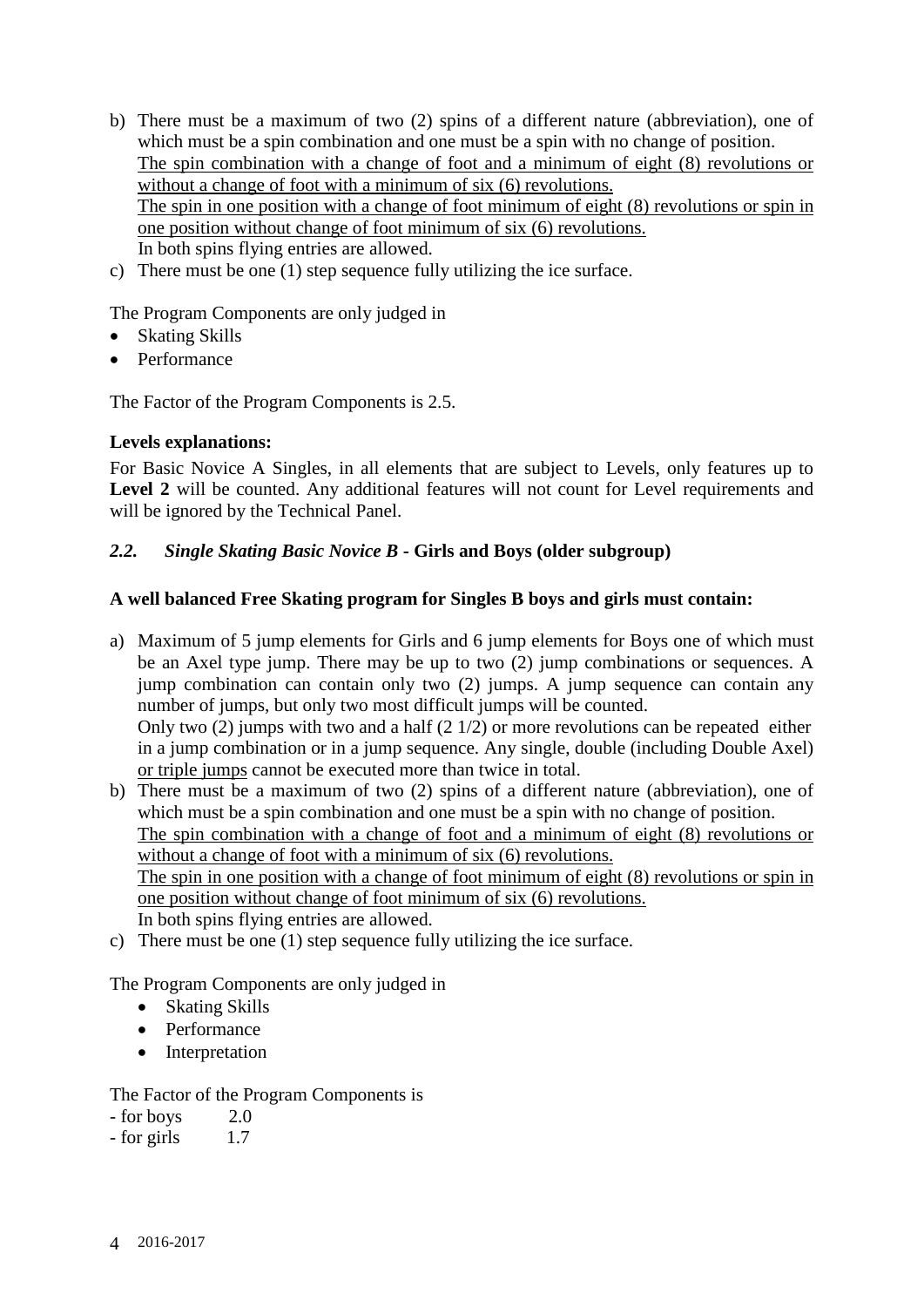## **Levels explanations:**

For Basic Novice B Singles, in all elements that are subject to Levels, only features up to Level 2 will be counted. Any additional features will not count for Level requirements and will be ignored by the Technical Panel.

## *2.3 Single Skating Advanced Novice* **- Girls and Boys**

## **Boys**

The **Short Program for Boys' Singles** shall consist of the following elements:

- a) Axel Paulsen or double Axel Paulsen
- b) Double or triple jump immediately preceded by connecting steps, may not repeat jump a)
- c) One jump combination consisting of two double jumps or one double and one triple jump, both jumps may not repeat jump a) or b)
- d) Camel, sit or upright spin (minimum of five (5) revolutions on each foot) with change of foot and no flying entrance.
- e) Spin combination with only one change of foot (minimum of five (5) revolutions on each foot). Flying entry is allowed.
- f) One step sequence fully utilizing the ice surface.

## **Girls**

The **Short Program for Girls' Singles** shall consist of the following elements:

- a) Axel Paulsen or double Axel Paulsen
- b) Double or triple jump immediately preceded by connecting steps, may not repeat jump a)
- c) One jump combination consisting of two double jumps or one double and one triple jump, both jumps may not repeat jump a) or b)
- d) Layback/sideways leaning spin or spin in one basic position with no change of foot (minimum six (6) revolutions).
- e) Spin combination with only one change of foot (minimum of five (5) revolutions on each foot). Flying entry is allowed.
- f) One step sequence fully utilizing the ice surface.

Jumps not according to Short Program requirements (wrong number of revolutions) will receive no value.

If the same jump is executed as a solo jump and as a part of the jump combination, the repeated jump will not be counted (if this repetition is in a jump combination, only the individual jump which is not according to the above requirements will not be counted).

#### **Boys and Girls A well balanced Free Skating program for Singles must contain:**

- a) Maximum 6 jump elements for Girls and 7 jump elements for Boys one of which must be an Axel type jump. There may be up to two (2) jump combinations or sequences. A jump combination can contain only two (2) jumps. A jump sequence can contain any number of jumps, but only two most difficult jumps will be counted. Only two (2) jumps with three (3) or more revolutions can be repeated either in a jump combination or a jump sequence. Any single, double (including Double Axel) or triple jump cannot be executed more than twice in total.
- b) There must be a maximum of two (2) spins of a different nature (abbreviation), one of which must be a spin combination with change of foot (minimum eight  $(8)$  revolutions), flying entrance is not allowed and one must be a flying spin (minimum six (6) revolutions)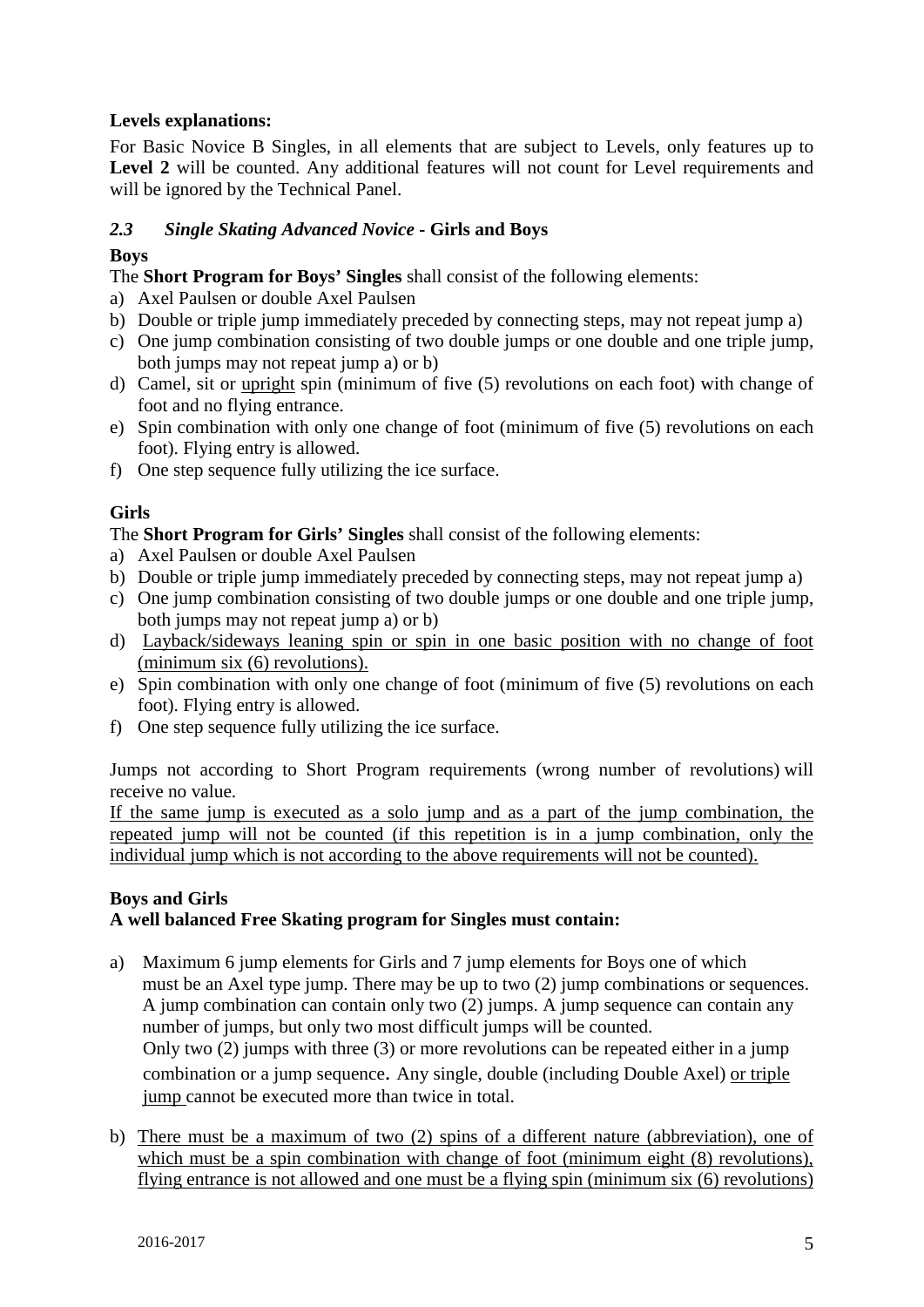## or a spin in one position with change of foot and a flying entrance (minimum eight (8) revolutions).

There must be a maximum of one (1) step sequence fully utilizing the ice surface.

#### **Levels explanations:**

For Advanced Novice Singles, in all elements that are subject to Levels, only features up to Level 3 will be counted. Any additional features will not count for Level requirements and will be ignored by the Technical Panel.

The Program Components are only judged in

- Skating Skills
- Transitions
- Performance
- Interpretation

The factors for the Program Components is

| a) | <b>Short Program</b> |     |  |
|----|----------------------|-----|--|
|    | - for boys           | 0.9 |  |
|    | - for girls          | 0.8 |  |
| b) | Free Skating         |     |  |
|    | - for boys           | 1.8 |  |
|    | - for girls          | 1.6 |  |

## **3. Technical Requirements for Novice competitions Pairs**

#### *3.1 Pair Skating Basic Novice*

Basic Novice competitions will consist of a Free Skating program only.

#### **A well balanced Free Skating program must contain** a maximum of:

- a) Two different lifts of Group 1 to 2, one arm holds not allowed (full extension of the lifting arm of the partner is not required)
- b) One Twist lift (single)
- c) One solo jump (single or double)
- d) One solo spin in one position or one pair spin.
	- The solo spin can be executed with a change of foot and a minimum of eight (8) revolutions in total or without a change of foot and a minimum of five (5) revolutions. The pair spin must be executed with a minimum five (5) revolutions.
- e) One pivot figure
- f) One step sequence fully utilizing the ice surface

#### **Levels explanations:**

For Basic Novice Pairs, in all elements that are subject to Levels, only features up to **Level 2**  will be counted. Any additional features will not count for Level requirements and will be ignored by the Technical Panel.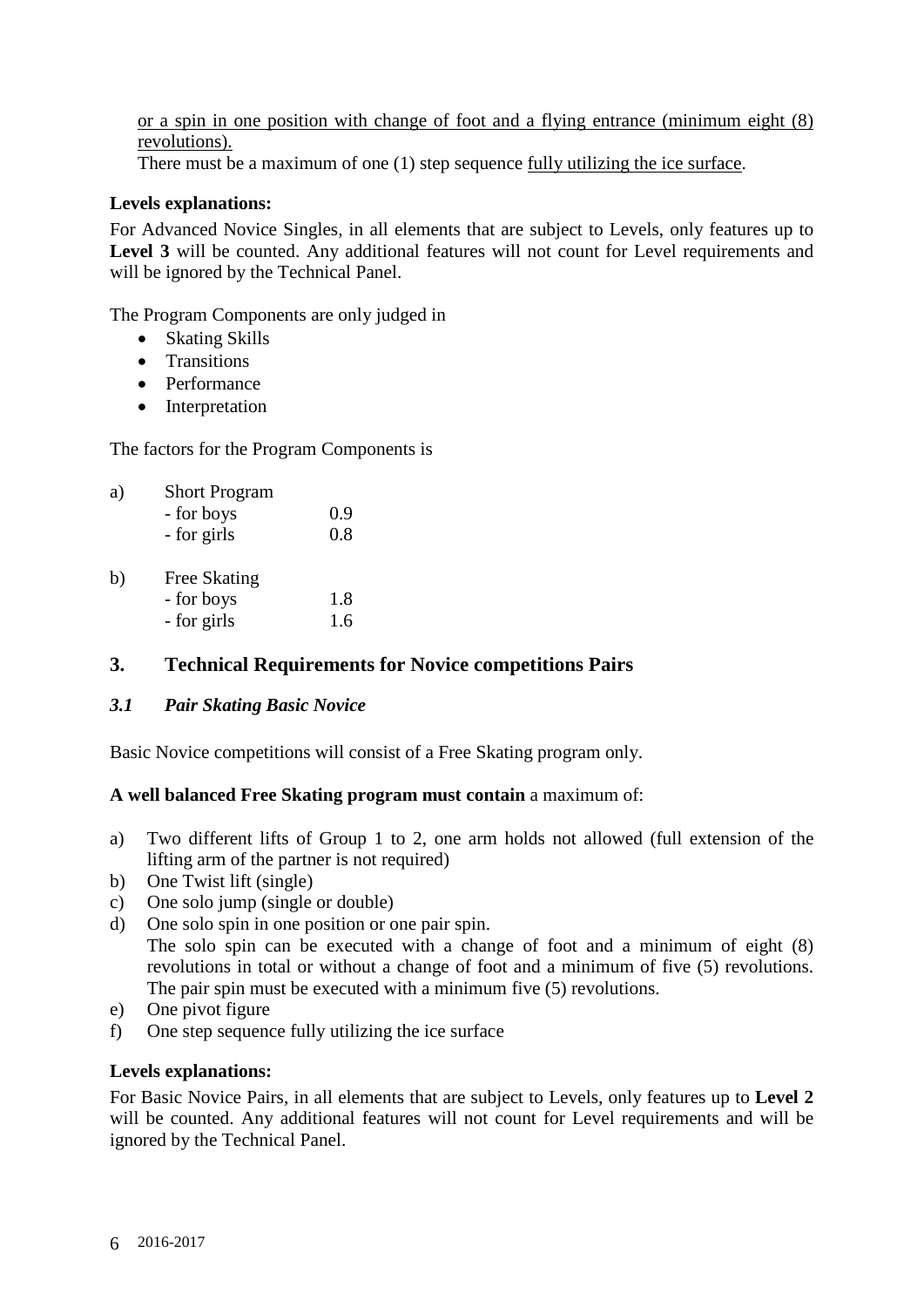The Program Components are only judged in

- Skating Skills
- Performance

The factor of the Program Components is 2.0

## *3.2 Pair Skating Advanced Novice*

#### The **Short Program for Pairs** shall consist of the following elements:

- a) One lift of Groups 1 to 4, one arm holds not allowed
- b) One Twist lift (single or double)
- c) One solo jump (single or double)
- d) One pair spin with at least one change of position of each partner (minimum of six (6) revolutions)
- e) One death spiral
- f) One step sequence fully utilizing the ice surface

#### **A well balanced Free Skating program must contain** a maximum of:

- a) Two different lifts of Groups 1 to 4, one arm holds not allowed, (in group 1 and 2 full extension of the lifting arm of the partner is not required).
- b) One Twist lift (single or double)
- c) One Throw jump (single or double)
- d) One solo jump (single or double)
- e) One solo spin or solo spin combination without change of foot (minimum of six (6) revolutions)
- f) One death spiral
- g) One step sequence fully utilizing the ice surface

#### **Levels explanations:**

For Advanced Novice Pairs, in all elements that are subject to Levels, only features up to Level 3 will be counted. Any additional features will not count for Level requirements and will be ignored by the Technical Panel.

The Program Components are only judged in

- Skating Skills
- Transitions
- Performance
- **Interpretation**

The Factor of the Program Components is:

- a) Short Program 0.8
- b) Free Skating 1.6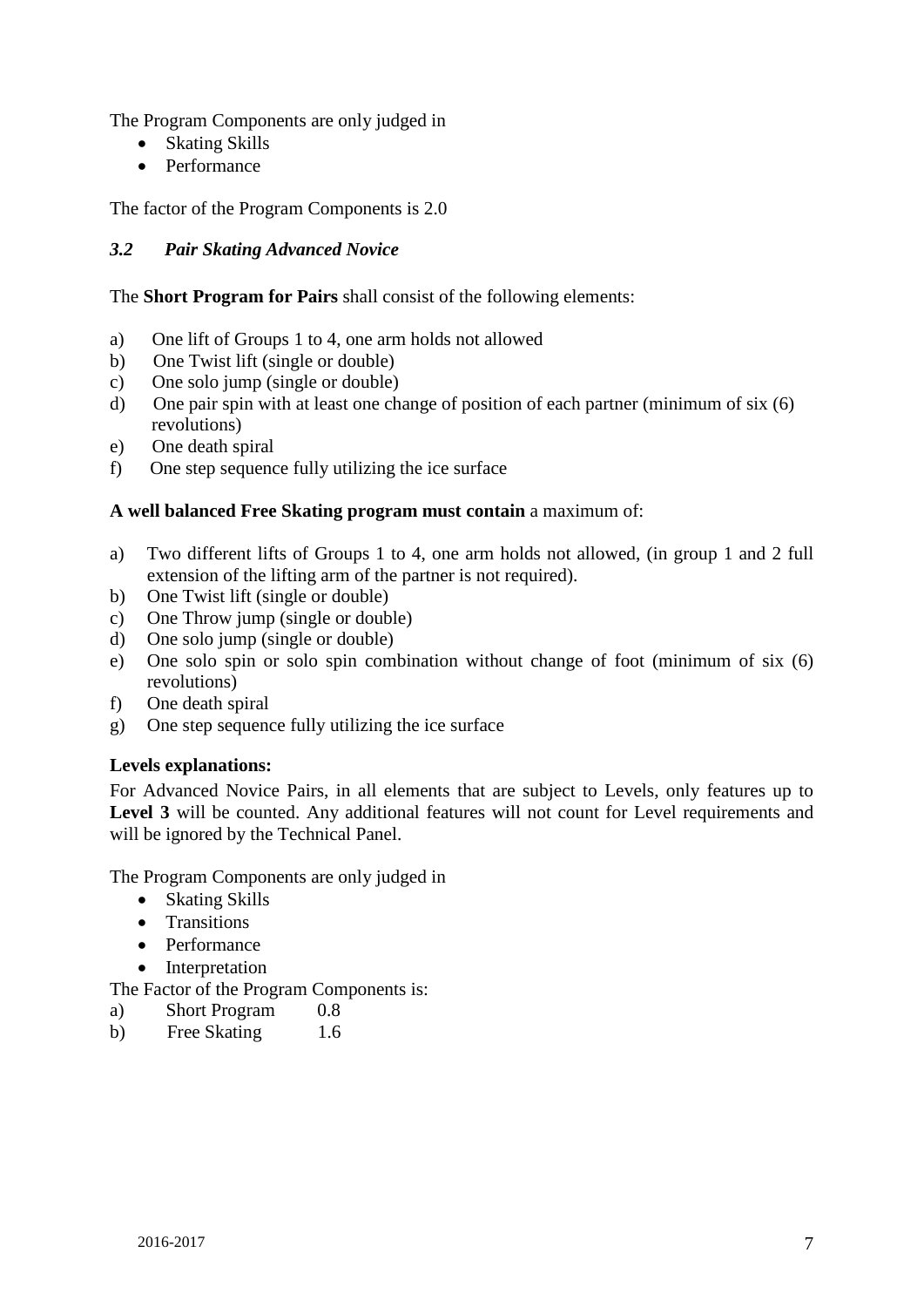## **C. ICE DANCE**

## **1. General Requirements for Novice competitions Ice Dance**

*1.1* Ice Dance events shall consist of

|     | <b>Basic Novice</b><br><b>Advanced Novice</b> | 2 Pattern Dances and Free Dance<br>2 Pattern Dances and Free Dance                                |
|-----|-----------------------------------------------|---------------------------------------------------------------------------------------------------|
| 1.2 | Duration of Free Dance:                       |                                                                                                   |
|     | <b>Basic Novice</b><br><b>Advanced Novice</b> | Free Dance $2:30 \text{ min.} +1.10 \text{ sec.}$<br>Free Dance $3:00 \text{ min.} + /$ . 10 sec. |

## **2. Technical Requirements for Basic Novice competitions Ice Dance**

## *2.1 Pattern Dance*

Rule 711, paragraph 1: for Novice International Competitions, the Pattern Dances will be announced annually by the Ice Dance Technical Committee in an ISU Communication not later than June  $1<sup>st</sup>$ , to become effective on July 1st of the year following the announcement.

#### **Two (2) Pattern Dances** are to be skated:

Group 1: **#1 Fourteenstep** and **#4 European Waltz**  Group 2: **#2 Foxtrot** and **#5 American Waltz** 

- Season 2016/17 and every second season: Group 2
- Season 2017/18 and every second season: Group 1

## **Music requirements**

Rule 707, paragraph 5 provides that, in International Competitions, the current series of ISU Ice Dance music shall be used for the Pattern Dances unless the Ice Dance Technical Committee has decided that the music for one or several Pattern Dances is to be provided by the Couple following certain requirements.

For the season 2016/17, Couples shall provide their own music for the following Pattern Dance:

#### **#2 Foxtrot**

The music must be chosen in accordance with the Rhythm of the Pattern Dance and may be vocal. The Tempo throughout the required Sequences must be constant and in accordance with the required Tempo of the Pattern Dance (see ISU Handbook Ice Dance 2003) plus or minus 2 beats per minute.

Notes:

- The chosen music may be a tune from ISU Ice Dance music. In this case, only tunes 1 to 5 can be chosen and the Couple shall furnish competition music in accordance with Rule 343, paragraph 1.
- Violation of the above music requirements or tempo specifications shall be penalized as per Rule 353, paragraph 1.n).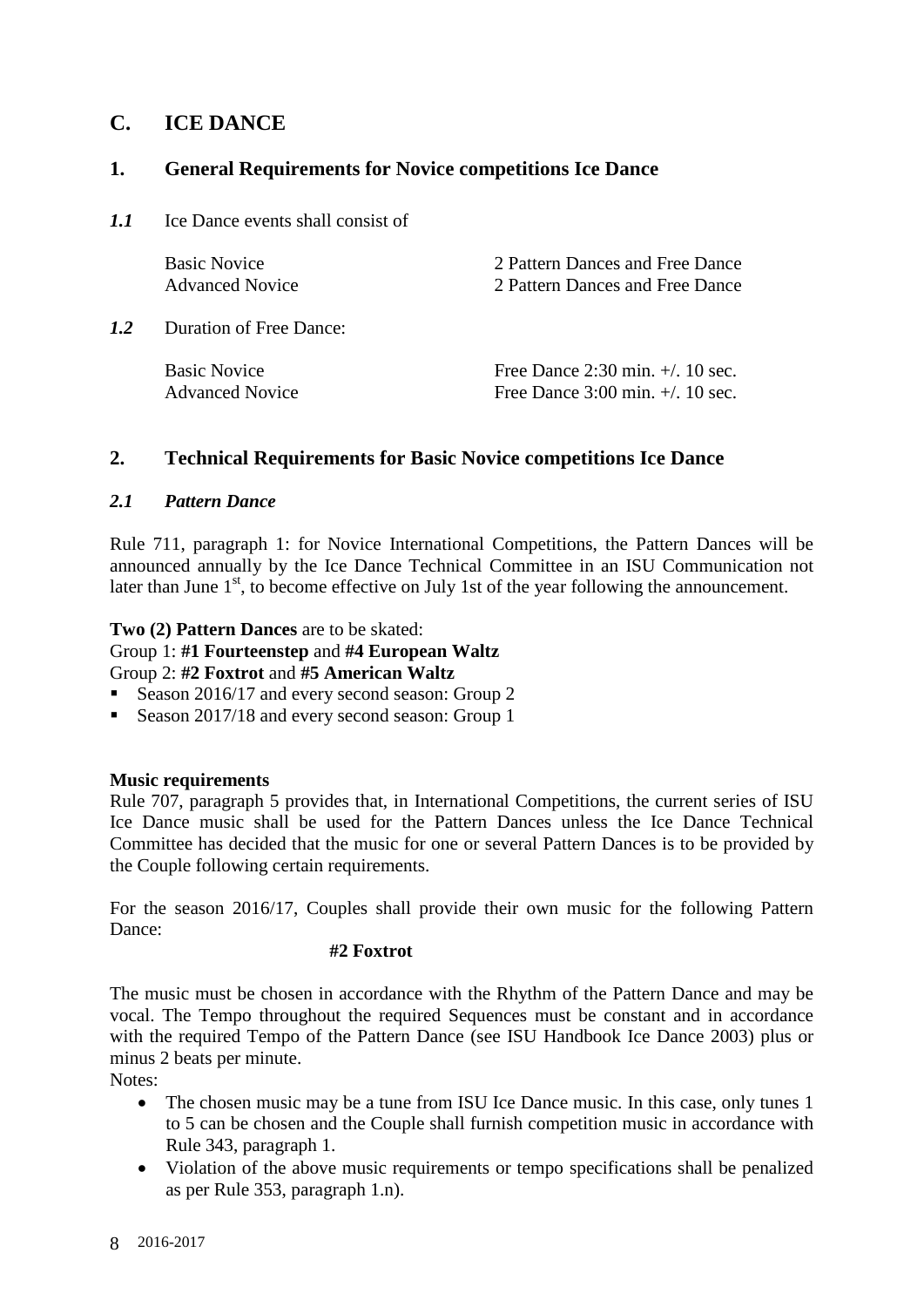• For the application of Rule 708 paragraph 1.d) with music provided by the Couple, it is specified that the start of the first Step of the dance must be on beat 1 of a measure (unless otherwise specified in the description of the dance).

## **Levels explanations**

There will be no Key Points described, and no Levels evaluated. The Technical Panel will determine the name of the Pattern Dance and confirm the Sequence/Section that requirements for the Base Level are fulfilled. The Judges evaluate the Pattern Dance with the GOE.

#### All **Components of Pattern Dances** are judged.

The factor of the Components is 0.7.

For events with two (2) Pattern Dances, the Total Score for each dance will be multiplied by a factor of 0.5 as per Rule 353, paragraph 1.b)

#### *2.2 Free Dance*

Rule 710 shall apply (including that the music may be vocal).

#### **A Well Balanced Free Dance program must contain**

- **Dance Lifts:** not more than **one (1) Short Lift**
- **One (1) Straight Line Step Sequence (Midline or Diagonal) in Hold or Curved Step Sequence (Circular or Serpentine) in Hold** The restrictions listed in ISU Communication 1998 and 2003 and subsequent updates of this ISU Communication apply.
- **One (1) Set of Synchronized Twizzles**
- **One (1) Choreographic Element: Choreographic Spinning Movement or Choreographic Twizzling Movement (as described below)**

#### The **Choregraphic Elements** must be chosen from:

- **Choreographic Spinning Movement:** spinning movement performed after the required Dance Spin during which both partners perform at least 2 continuous rotations:
	- in any hold,
	- on one foot or two feet or one partner being elevated without being sustained, or a combination of the three,
	- on a common axis which may be moving.
- **Choreographic Twizzling Movement:** twizzling movement performed after the required Set of Twizzles composed of 2 parts. The following requirements apply:
	- for both parts: on one foot or two feet or a combination of both.
	- for the first part: at least 2 continuous rotations performed simultaneously and both partners must travel (cannot be on the spot) (partners must be separate),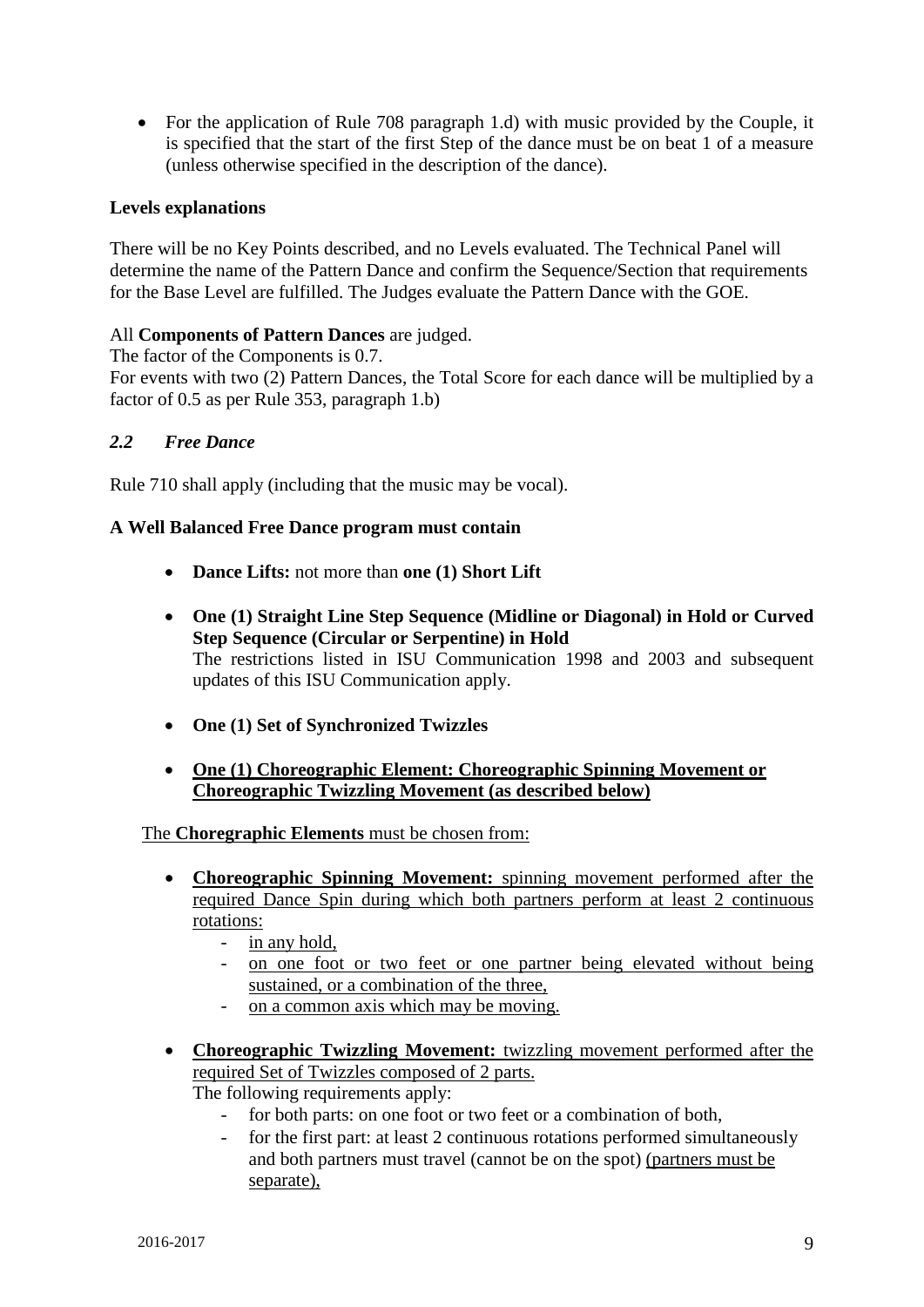for the second part: at least one of the partners has to perform at least 2 continuous rotations and one or both partners can be on the spot or traveling or a combination of both (partners may be in hold).

In a Free Dance where the Dance Spin is not a Required Element, the first performed Dance Spin or Spinning Movement shall be identified as the Choreographic Spinning Movement, if no other Choreographic Element has been identified and confirmed.

#### **Levels explanations**

For Basic Novice Free Dance, in all Required Elements, only features up to **Level 2** will be counted. Any additional features will not count for Level requirements and will be ignored by the Technical Panel.

#### All **Program Components** are judged. The factor of the Program Components is 1.0

## **3. Technical Requirements for Advanced Novice competitions Ice Dance**

## *3.1 Pattern Dance*

Rule 711, paragraph 1: for Novice International Competitions, the list of Pattern Dances will be announced annually by the Ice Dance Technical Committee in an ISU Communication not later than June  $1<sup>st</sup>$ , to become effective on July 1st of the year following the announcement.

#### **Two (2) Pattern Dances** are to be skated: Group 1: **#4 European Waltz** and **#20 Tango**  Group 2: **#3 Rocker Foxtrot** and **#9 Starlight Waltz**  Group 3: **#12 Kilian** and **#23 Blues**

One group of two Pattern Dances shall be drawn before the first practice of the competition from the two groups announced for the season:

- Season 2016/17 and every third season: Group 3 and Group 1
- Season 2017/18 and every third season: Group 1 and Group 2
- Season 2018/19 and every third season: Group 2 and Group 3

## **Music requirements**

Requirements for Basic Novice apply. For the season 2016/17, Couples shall provide their own music for the following Pattern Dances:

## **#4 European Waltz** and **#12 Kilian**

The music must be chosen in accordance with the Rhythm of the Pattern Dance and may be vocal. The Tempo throughout the required Sequences must be constant and in accordance with the required Tempo of the Pattern Dance (see ISU Handbook Ice Dance 2003) plus or minus 2 beats per minute.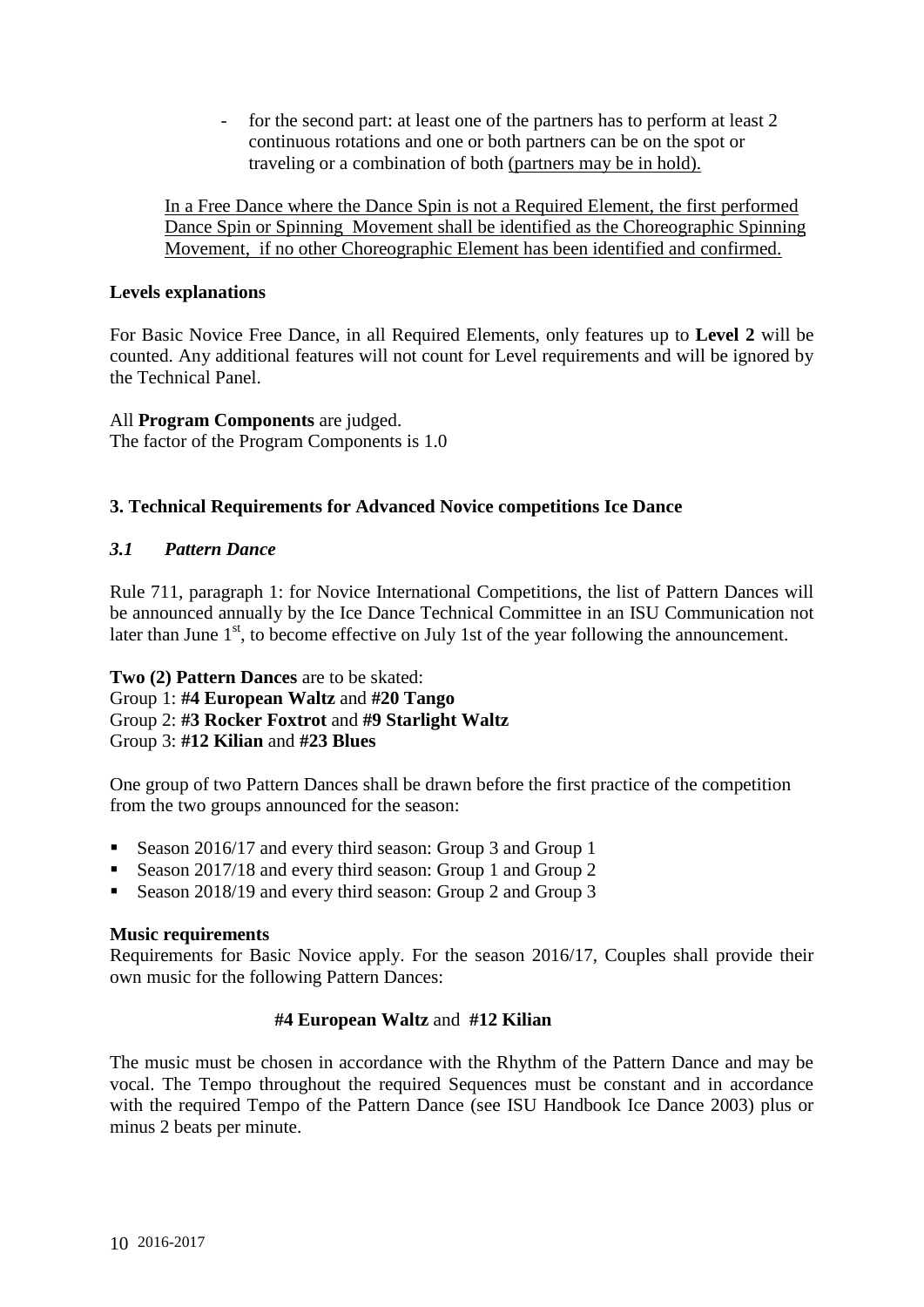Notes:

- The chosen music may be a tune from ISU Ice Dance music. In this case, only tunes 1 to 5 can be chosen and the Couple shall furnish competition music in accordance with Rule 343, paragraph 1.
- Violation of the above music requirements or tempo specifications shall be penalized as per Rule 353, paragraph 1.n).
- For the application of Rule 708 paragraph 1.d) with music provided by the Couple, it is specified that the start of the first Step of the dance must be on beat 1 of a measure (unless otherwise specified in the description of the dance).

## **Levels explanations**

For Pattern Dances, there will be 2 key points described, and Key Points up to Level 3 will be evaluated. The Key Points and the Key Point Features for the season 2016-17 are described in the Communication 2003.

The Judges evaluate the Pattern Dance with the GOE

## All **Components of Pattern Dances** are judged.

The factor of the Components is 0.7. For events with two (2) Pattern Dances, the Total Score for each dance will be multiplied by a factor of 0.5 as per Rule 353, paragraph 1.b)

## *3.2 Free Dance*

Rule 710 shall apply (including that the music may be vocal).

## **A Well Balanced Free Dance program must contain**

- **Dance Lifts:** not more than **two (2) different Types of Short Lifts**
- **One (1) Spin**, but not more **Note:** A Combination Spin is not permitted.
- **One (1) Straight Line Step Sequence (Midline or Diagonal) in Hold or Curved Step Sequence (Circular or Serpentine) in Hold** The restrictions listed in ISU Communication 1998 and 2003 and subsequent updates of this ISU Communication apply.
- **One (1) Set of Synchronized Twizzles**
- **One (1) Choreographic Element: Choreographic Spinning Movement or Choreographic Twizzling Movement (as described above)**

**Levels explanations:** for Advance Novice Free Dance, in all Required Elements, only features up to **Level 3** will be counted. Any additional features will not count for Level requirements and will be ignored by the Technical Panel.

All **Program Components** are judged.

The factor of the Program Components is 1.0.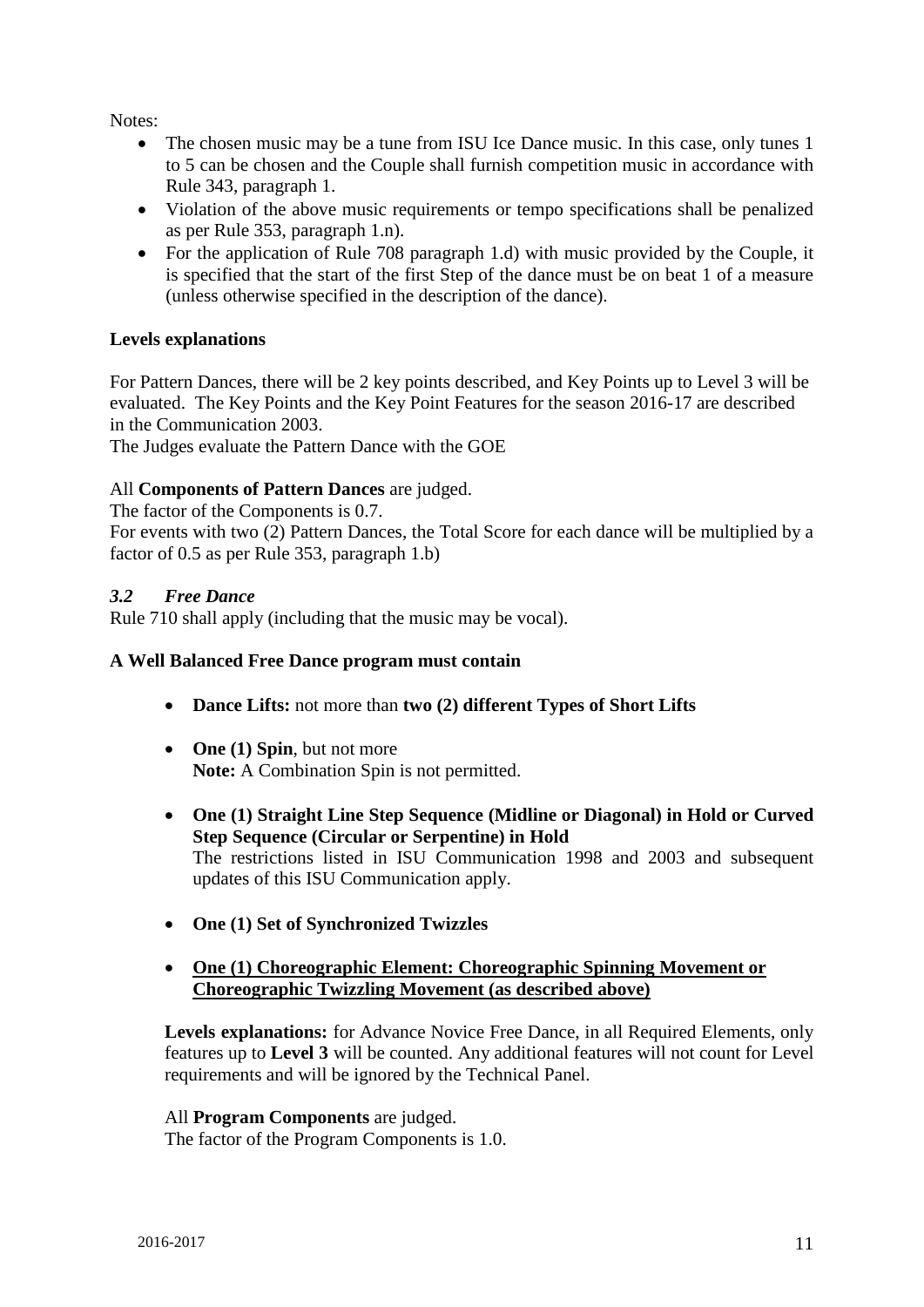## **D. SYNCHRONIZED SKATING**

#### **1. Technical Requirements for Basic Novice competitions**

#### **1.1 Team composition**

#### **Basic Novice A**

Basic Novice A shall consist of twelve (12) Skaters with a maximum number of four (4) alternate Skaters. At the National level, ISU Members may permit a different team composition.

#### **Basic Novice B**

Basic Novice B shall consist of sixteen (16) Skaters with a maximum number of four (4) alternate Skaters. At the National level, ISU Members may permit a different team composition.

#### **1.2 Free Skating**

**NOTE:** The Base Value of the Elements will be the same for those Elements listed as either choice of one (1) Element (Basic Novice) or as a choice of one (1) Element shown within a Group (A, B and C) (Advanced Novice)

Basic Novice A and B competitions will consist of a Free Skating program only.

#### **A Well-Balanced Free Skating program for Basic Novice A and B must contain the following six (6) Elements:**

#### **MUST INCLUDE THE FOLLOWING FIVE (5) REQUIRED ELEMENTS:**

- **1. Intersection Element + Point of Intersection (pi)**
- **2. Linear Element - Line**
- **3. Pivoting Element – Block**
- **4. Rotating Element - Circle**
- **5. Traveling Element – Wheel**
- **6. Choice of one (1) of the following Elements:**

## $\Box$  Creative Element **OR**  Combined Element

Maximum element levels can be skated but the level awarded will be one level lower than the maximum defined in the ISU Technical Rules.

The highest difficulty Group of an Additional Feature may be attempted and will be called as executed.

Other elements may be incorporated into the Free Skating program as transitional elements and might reflect the Judges scores for Interpretation The program content sheet should indicate which extra Elements are transition Elements.

- Definition/criteria of recommended Elements and Additional Features are in accordance with Rule 990 paragraph 3.
- Difficulty Groups of Elements and Additional Features and the description of their requirements are in accordance with the valid (corresponding) ISU Communication.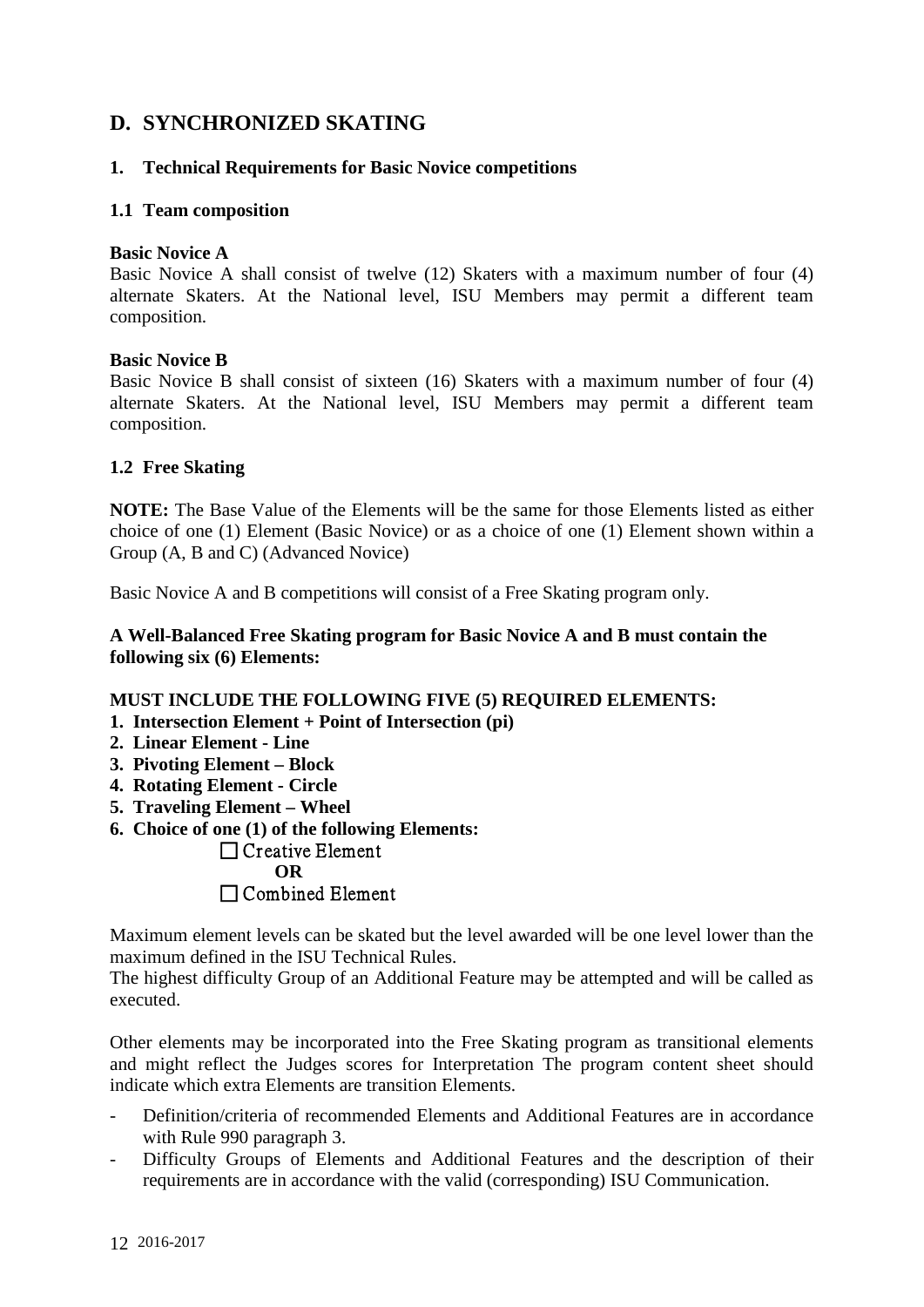### **a) Duration of Program**

The length of the program is 3 minutes  $+/-10$  seconds.

The timing must be reckoned from the moment that a Skater begins to move (arms, head, etc.) or to skate until arriving at a complete stop at the end of the program.

#### **b) Music**

Vocal music using lyrics is permitted.

#### **c) Program Components**

The Program Components are only judged in

- Skating Skills
- Performance/Execution
- **Interpretation**

The Factor of the Program Components is 1.7

#### **d) Illegal and non-permitted elements**

The illegal and non-permitted elements are following the restrictions of Rule 992, paragraph 2 c) and paragraph 3 c).

However, Novice teams are not allowed to include vaults or un-sustained lifts since those are only to be used in Junior and Senior Free Skating.

#### **2. Technical Requirements for Advanced Novice competitions**

#### **2.1 Team composition**

An Advanced Novice team shall consist of sixteen (16) Skaters with a maximum number of four (4) alternate Skaters.

#### **2.2 Free Skating**

Advanced Novice competitions will consist of a Free Skating program only **A well-balanced Free Skating program must contain the following seven (7):**

#### **MUST INCLUDE THE FOLLOWING FIVE (5) REQUIRED ELEMENTS:**

- **1. Intersection Element + Point of Intersection** (pi)
- **2. Move Element**
- **3. No Hold Element + Step Sequence (ss)**
- **4. Pivoting Element – Block**
- **5. Traveling Element – Wheel**

**PLUS** 

- **A Choice of one (1) Element from each of the following Groups**
- **6. GROUP A**

□ Rotating Element - Circle

**OR**

Linear Element **– Line** 

**7. GROUP B** 

 $\Box$  Creative Element **OR** 

Combined Element